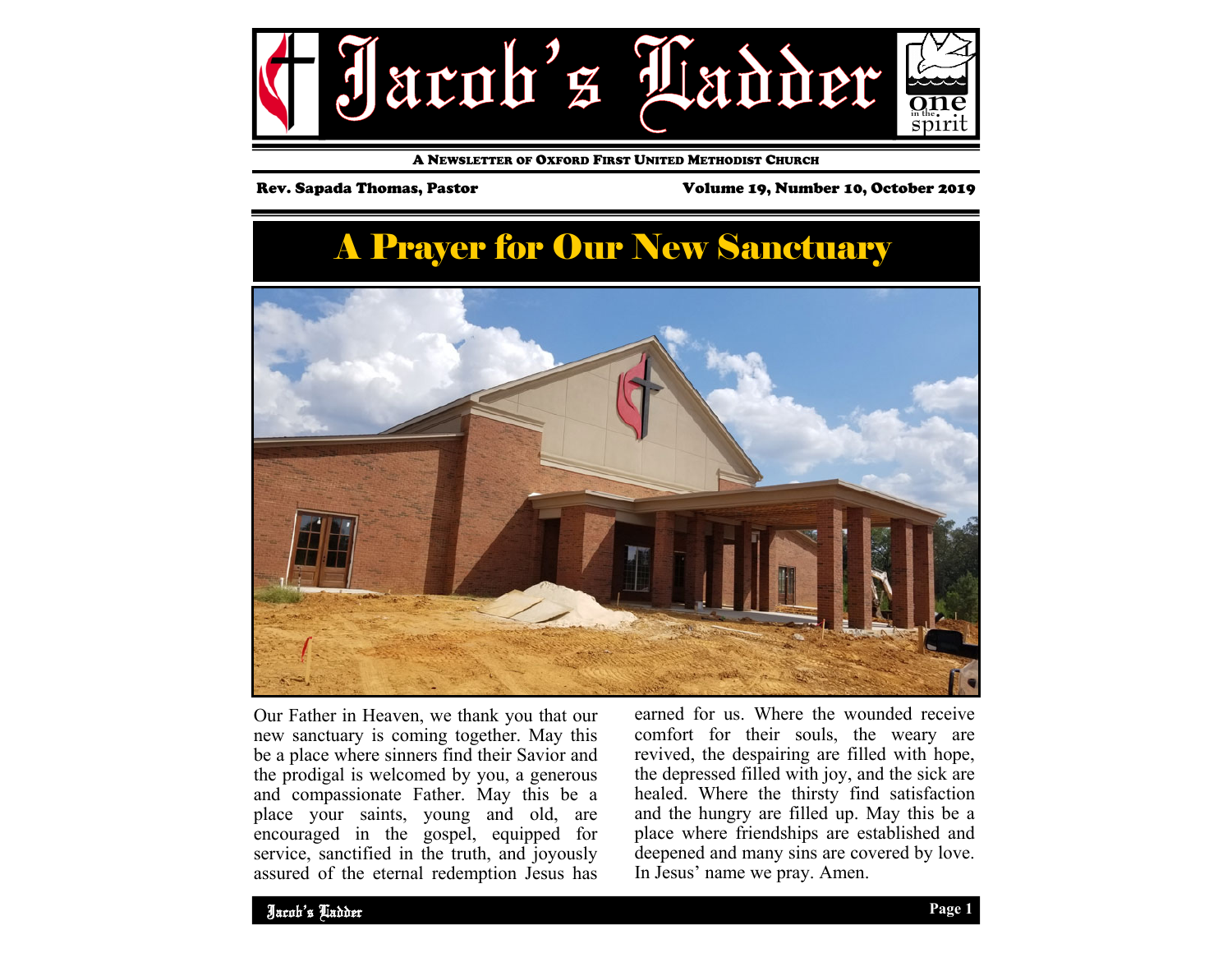# **UMW Clothing Give-Away**

On Sept. 14, 2019 the United Methodist Women of Oxford First UMC held a community clothing give away on the grounds of Hammit Hill location. Many Oxford Lafayette County community were Blessed with slightly used or new clothing, shoes, purses, and other household items. Almost every member of Oxford First UMC contributed to the give away. Thank you Oxford First for your generosity.

**—Sis. Terry Vaughn** 



Jacob' Ladder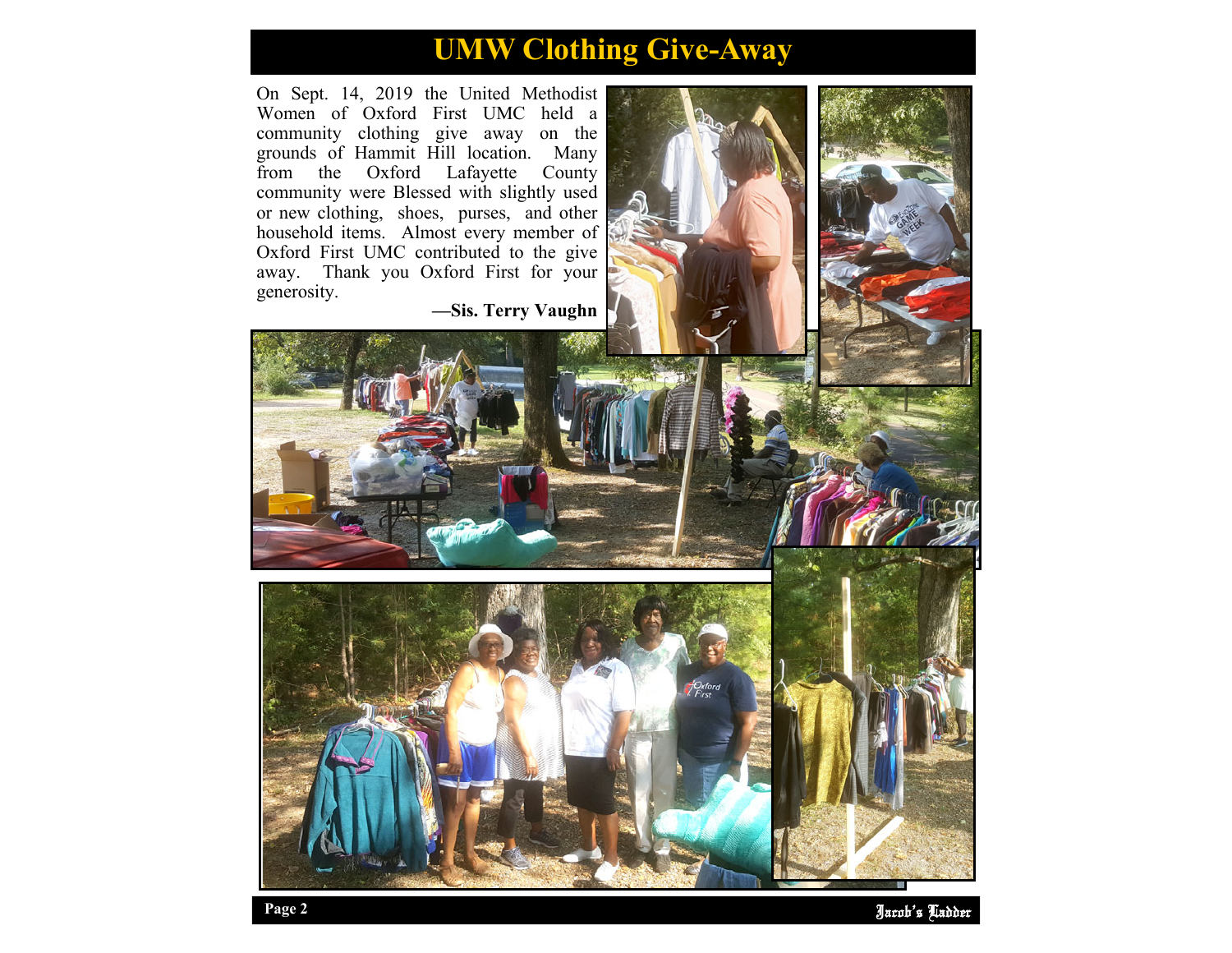## **Oxford First UMC Food Bag Drive**

## "Doing All The Good We Can, While We Can".

On September 28, 2019 our Oxford First UMC family joined together as one and delivered over 50 bags of groceries door to door to over 50 elderly and disabled families. Bags included everything from fresh milk, eggs, cheese, bread, fruits, paper towels etc. Being the hands and feet of Jesus brought us

real joy and tears as the recipients greeted us with tears and Gratefulness. Jesus said when you do it unto the least of these you do it unto me! Let us keep reaching out to our community and follow the vision God have given our Pastor for the Church.

## **—Minister Gracie Spearman**